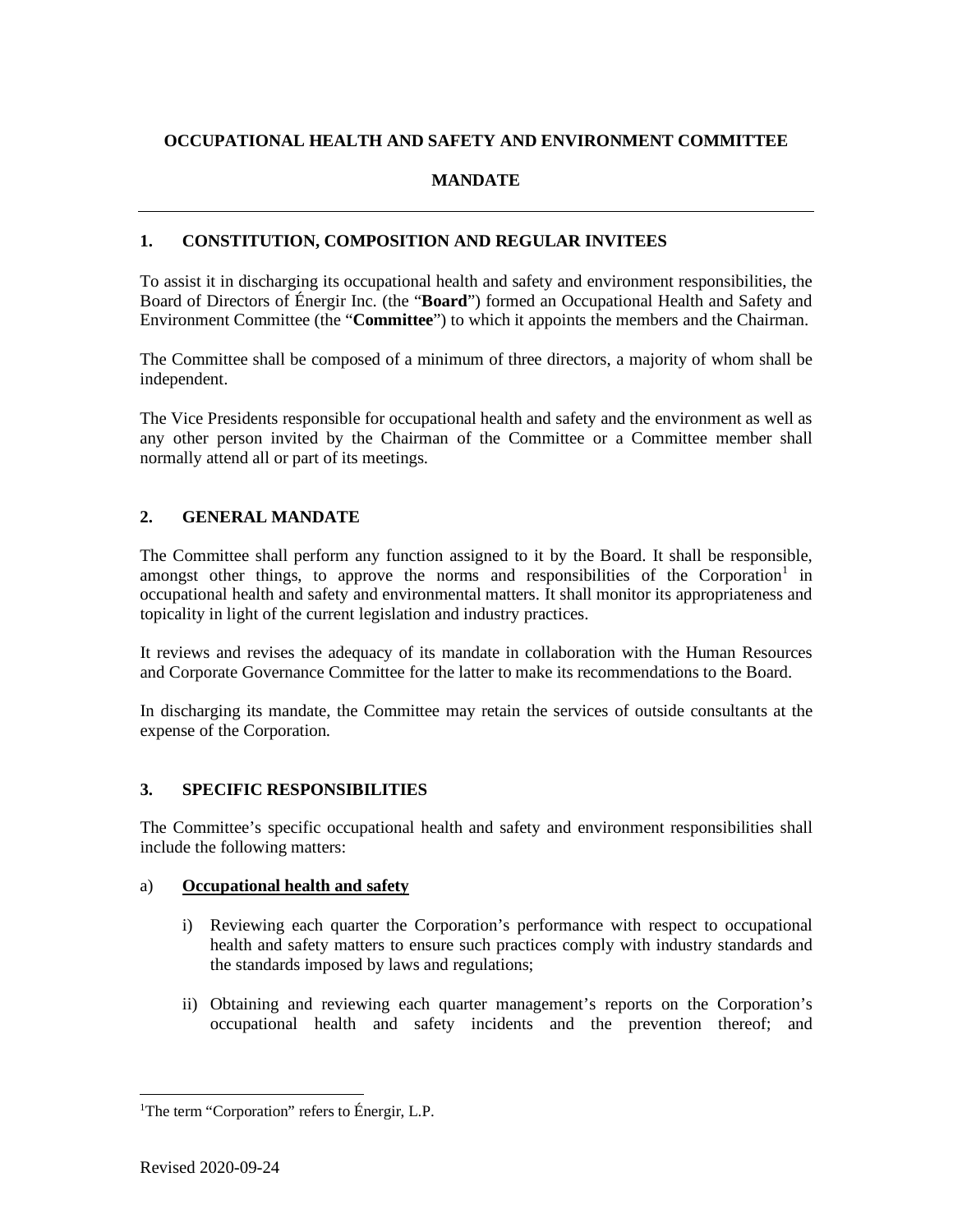iii) periodically reviewing the Corporation's approach to occupational health and safety matters and the implementation mechanisms thereof, including the adoption of corporate policies by the Board, ensuring that such policies are implemented and updated in collaboration with the President and Chief Executive Officer and the Vice President responsible, and submitting its recommendations to the Board, as the case may be.

#### b) **Environment**

i) Each quarter getting a report on the Corporation's environmental performance to ensure its operations comply with industry standards and the standards imposed by the applicable laws and regulations.

The report shall specifically cover:

- a. the Corporation's environmental vision, policies, strategies and objectives;
- b. the performance of the environmental management system;
- c. the adequacy of the resources devoted to them; and
- d. the Corporation's compliance with environmental laws and regulations;
- ii) Periodically obtaining the report on the Corporation's sustainable development and submitting its recommendations to the management as to the approach and the orientations chosen by the Corporation in this regard;
- iii) Reviewing Énergir Inc.'s report on climate change and recommending the approval thereof to the Board;
- iv) Presenting periodic reports and making recommendations on significant environmental matters to the Board, or if it deems it is appropriate, to other committees of the Board; and
- v) Reviewing the Corporation's Environmental Policy and recommending the approval thereof to the Board.

### **5. REPORTING**

The Committee shall report to the Board at the Board meeting following its own meeting. The Chairman of the Committee shall report verbally on matters that are of immediate interest to the Board and submit the Committee's recommendations for approval by the Board. The Chairman of the Committee shall also present, at least once a year, a report on the Committee's work in fulfilling its mandate and adhering to its annual work plan.

#### **6. IN CAMERA SESSIONS**